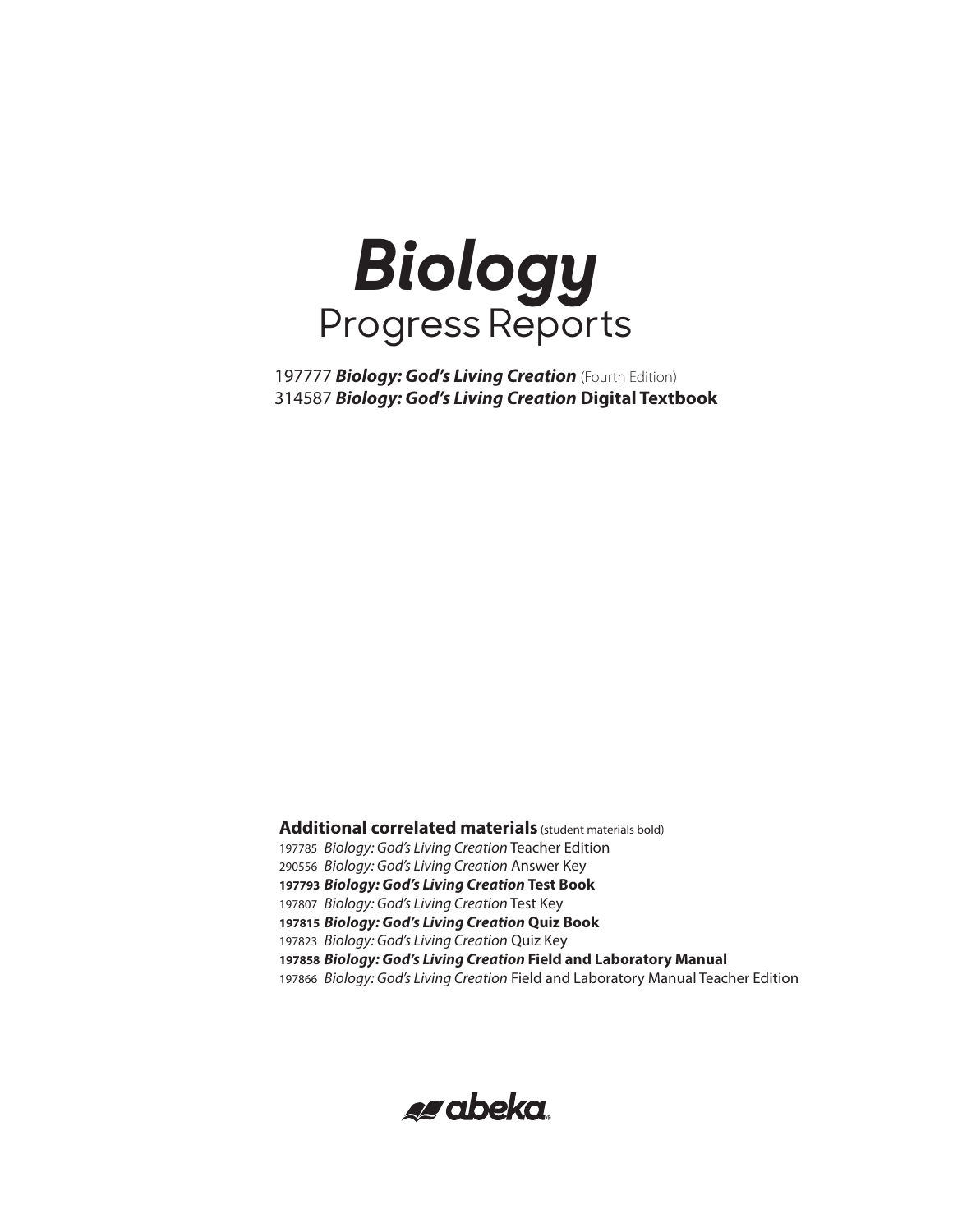**First Grading Period**

Lessons 1–42

| Student Name                                                                                                                                                                                                                         |       |        |
|--------------------------------------------------------------------------------------------------------------------------------------------------------------------------------------------------------------------------------------|-------|--------|
| Last                                                                                                                                                                                                                                 | First | Middle |
| Home Teacher <b>Executive Executive Contract Contract Contract Contract Contract Contract Contract Contract Contract Contract Contract Contract Contract Contract Contract Contract Contract Contract Contract Contract Contract</b> |       |        |
|                                                                                                                                                                                                                                      |       |        |
|                                                                                                                                                                                                                                      |       |        |
|                                                                                                                                                                                                                                      |       |        |
|                                                                                                                                                                                                                                      |       |        |

| <b>QUIZZES</b>         |                     |       | <b>TESTS</b> |                |       | <b>BIOLOGY</b>    |  |
|------------------------|---------------------|-------|--------------|----------------|-------|-------------------|--|
| Lesson                 | Quiz                | Grade | Lesson       | $Test$         | Grade | Quiz Avg. 1/3     |  |
| 3                      | $\mathbf{1}$        |       | 12           | 1              |       | Test Avg. 1/3     |  |
| 5                      | $\overline{2}$      |       | 24           | $\overline{2}$ |       | Exam 1/3          |  |
| 9                      | 3                   |       |              |                |       |                   |  |
| 18                     | $\overline{4}$      |       |              | Test Avg.      |       | <b>Final Avg.</b> |  |
| $20\,$                 | 5                   |       |              |                |       |                   |  |
| 27                     | 6                   |       | Lesson       | Exam           | Grade |                   |  |
| 31                     | $\overline{7}$      |       | 42           | $\overline{3}$ |       |                   |  |
| 35                     | 8                   |       |              |                |       |                   |  |
| 37                     | Background<br>Paper |       |              |                |       |                   |  |
| 40                     | 9                   |       |              |                |       |                   |  |
| 40                     | Lab Notebook        |       |              |                |       |                   |  |
| <b>READING QUIZZES</b> |                     |       |              |                |       |                   |  |
| Lesson                 | Quiz                | Grade |              |                |       |                   |  |
| 6                      | A                   |       |              |                |       |                   |  |
| 14                     | B                   |       |              |                |       |                   |  |
| 21                     | $\mathsf C$         |       |              |                |       |                   |  |
| 26                     | D                   |       |              |                |       |                   |  |
| 36                     | $\mathsf E$         |       |              |                |       |                   |  |
|                        | Quiz Avg.           |       |              |                |       |                   |  |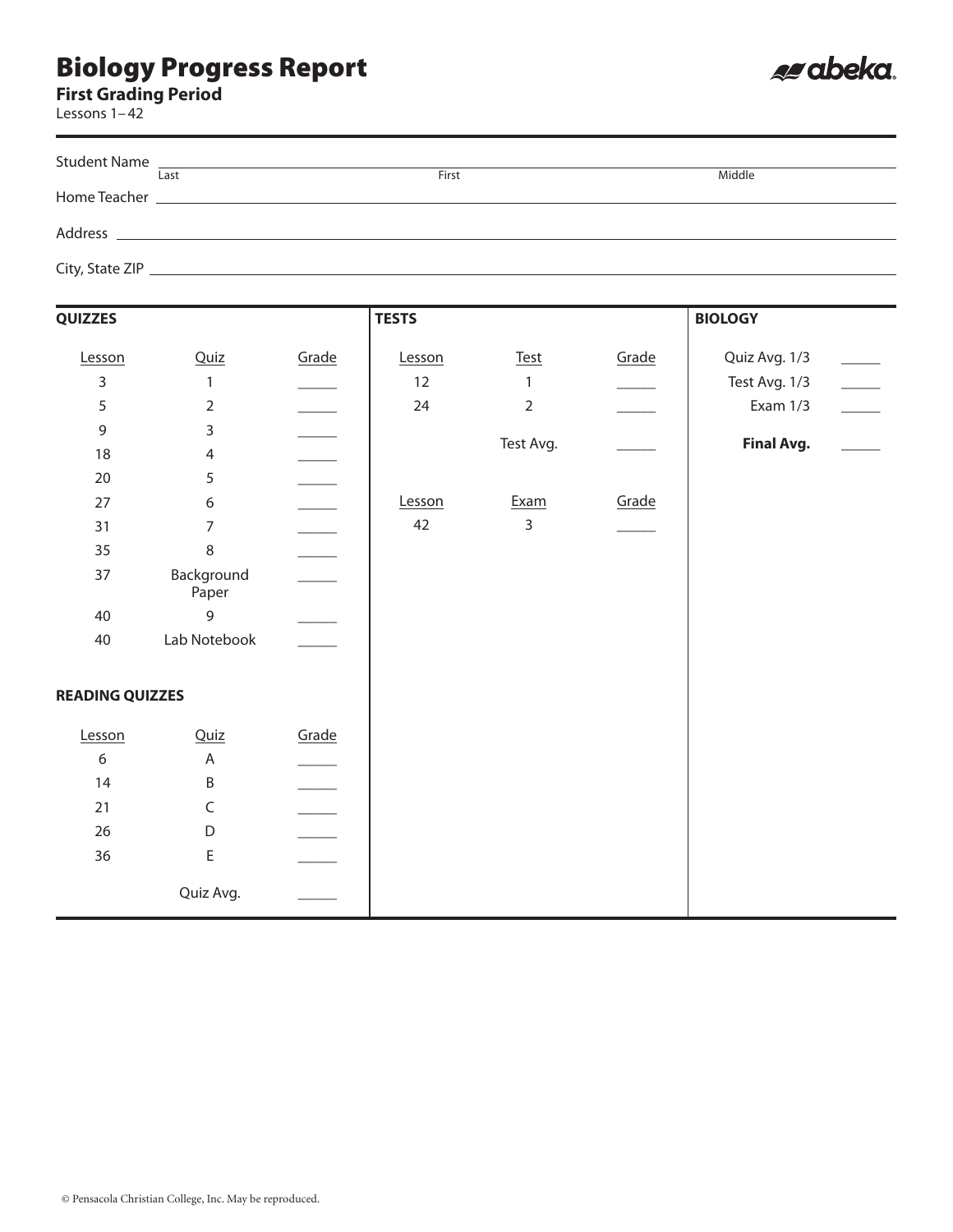#### **Second Grading Period**

Lessons 43–85

|         | Student Name                                                                                                         |       |        |
|---------|----------------------------------------------------------------------------------------------------------------------|-------|--------|
|         | Last                                                                                                                 | First | Middle |
|         |                                                                                                                      |       |        |
|         |                                                                                                                      |       |        |
| Address | <u> 1989 - Andrea State Barbara, amerikan bahasa di sebagai personal dan bagian personal dan bagian personal dan</u> |       |        |
|         |                                                                                                                      |       |        |
|         |                                                                                                                      |       |        |
|         |                                                                                                                      |       |        |

| QUIZZES                |                       |       | <b>TESTS</b> |                  |       | <b>BIOLOGY</b>    |  |
|------------------------|-----------------------|-------|--------------|------------------|-------|-------------------|--|
| Lesson                 | Quiz                  | Grade | Lesson       | <b>Test</b>      | Grade | Quiz Avg. 1/3     |  |
| 45                     | $10\,$                |       | 59           | $\overline{4}$   |       | Test Avg. 1/3     |  |
| 47                     | 11                    |       | 69           | 5                |       | Exam 1/3          |  |
| 52                     | $12\,$                |       |              |                  |       |                   |  |
| 54                     | 13                    |       |              | Test Avg.        |       | <b>Final Avg.</b> |  |
| 61                     | Investigation<br>Plan |       | Lesson       | Exam             | Grade |                   |  |
| 61                     | (counts twice)        |       | 85           | $\boldsymbol{6}$ |       |                   |  |
| 62                     | 14                    |       |              |                  |       |                   |  |
| 66                     | 15                    |       |              |                  |       |                   |  |
| $72\,$                 | 16                    |       |              |                  |       |                   |  |
| 75                     | 17                    |       |              |                  |       |                   |  |
| 80                     | 18                    |       |              |                  |       |                   |  |
| 81                     | Lab Notebook          |       |              |                  |       |                   |  |
| <b>READING QUIZZES</b> |                       |       |              |                  |       |                   |  |
| Lesson                 | Quiz                  | Grade |              |                  |       |                   |  |
| 43                     | $\mathsf F$           |       |              |                  |       |                   |  |
| 50                     | G                     |       |              |                  |       |                   |  |
| 63                     | $\mathsf{H}$          |       |              |                  |       |                   |  |
| 77                     | T                     |       |              |                  |       |                   |  |
|                        | Quiz Avg.             |       |              |                  |       |                   |  |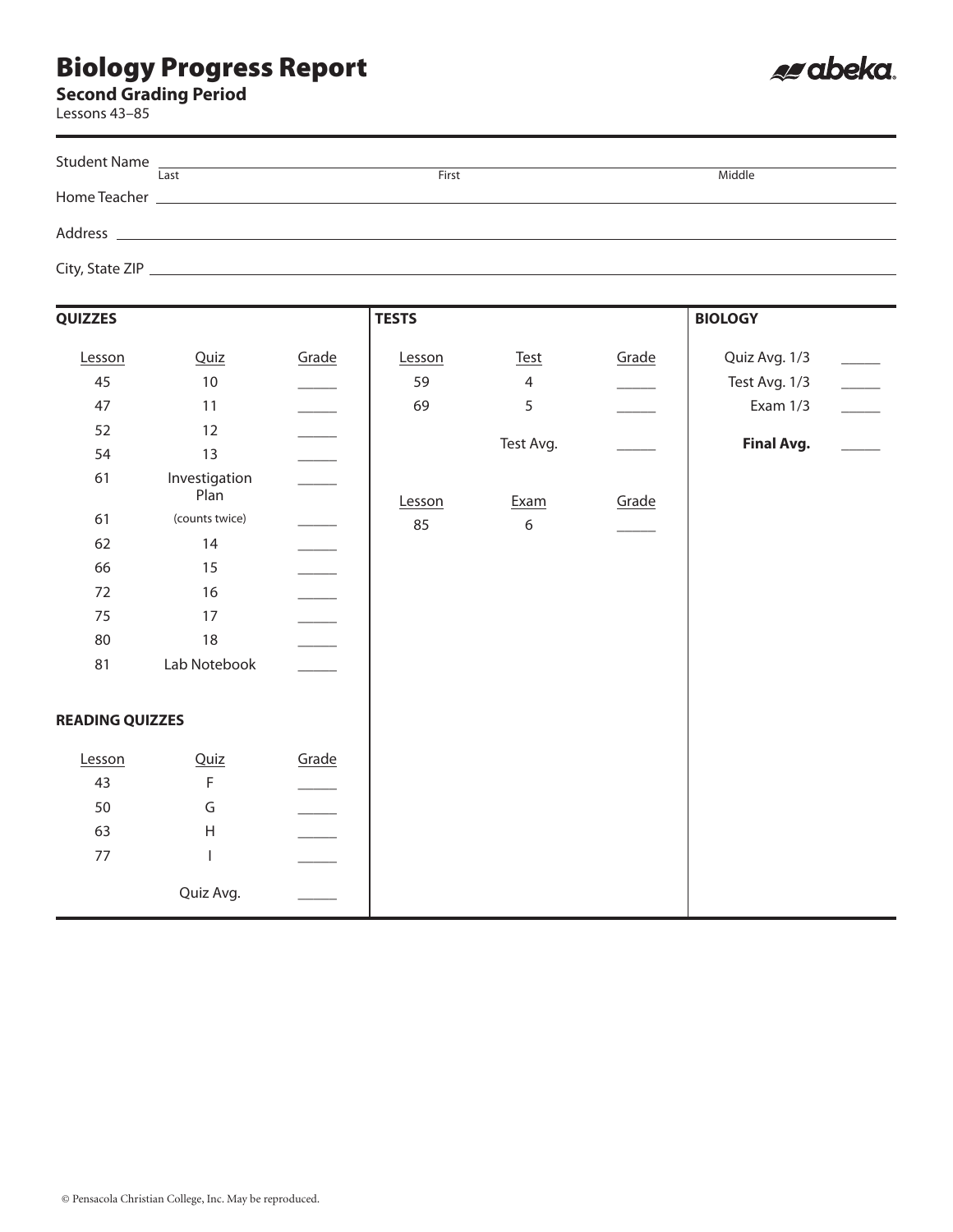**Third Grading Period**

Lessons 86–127

| Last                                                                                 | First | Middle |
|--------------------------------------------------------------------------------------|-------|--------|
| Home Teacher <b>Example 2018 Manufacturer Manufacturer Manufacturer Manufacturer</b> |       |        |
|                                                                                      |       |        |
|                                                                                      |       |        |
|                                                                                      |       |        |
|                                                                                      |       |        |

| <b>QUIZZES</b>         |           |       | <b>TESTS</b> |                |                          | <b>BIOLOGY</b>    |  |
|------------------------|-----------|-------|--------------|----------------|--------------------------|-------------------|--|
| Lesson                 | Quiz      | Grade | Lesson       | <b>Test</b>    | Grade                    | Quiz Avg. 1/3     |  |
| 88                     | $19$      |       | 97           | $\overline{7}$ |                          | Test Avg. 1/3     |  |
| 92                     | 20        |       | 113          | $\,8\,$        | $\overline{\phantom{a}}$ | Exam $1/3$        |  |
| 95                     | 21        |       | 109          | Oral Presenta- |                          |                   |  |
| 98                     | Followup  |       |              | tion/Exhibit   |                          | <b>Final Avg.</b> |  |
| 103                    | 22        |       |              | Test Avg.      |                          |                   |  |
| 105                    | 23        |       |              |                |                          |                   |  |
| 109                    | 24        |       |              |                |                          |                   |  |
| 116                    | 25        |       | Lesson       | Exam           | Grade                    |                   |  |
| 118                    | 26        |       | 127          | $\mathsf 9$    |                          |                   |  |
| 121                    | 27        |       |              |                |                          |                   |  |
| <b>READING QUIZZES</b> |           |       |              |                |                          |                   |  |
| Lesson                 | Quiz      | Grade |              |                |                          |                   |  |
| 90                     | J         |       |              |                |                          |                   |  |
| 94                     | Κ         |       |              |                |                          |                   |  |
| 99                     | L         |       |              |                |                          |                   |  |
| 114                    | M         |       |              |                |                          |                   |  |
|                        | Quiz Avg. |       |              |                |                          |                   |  |